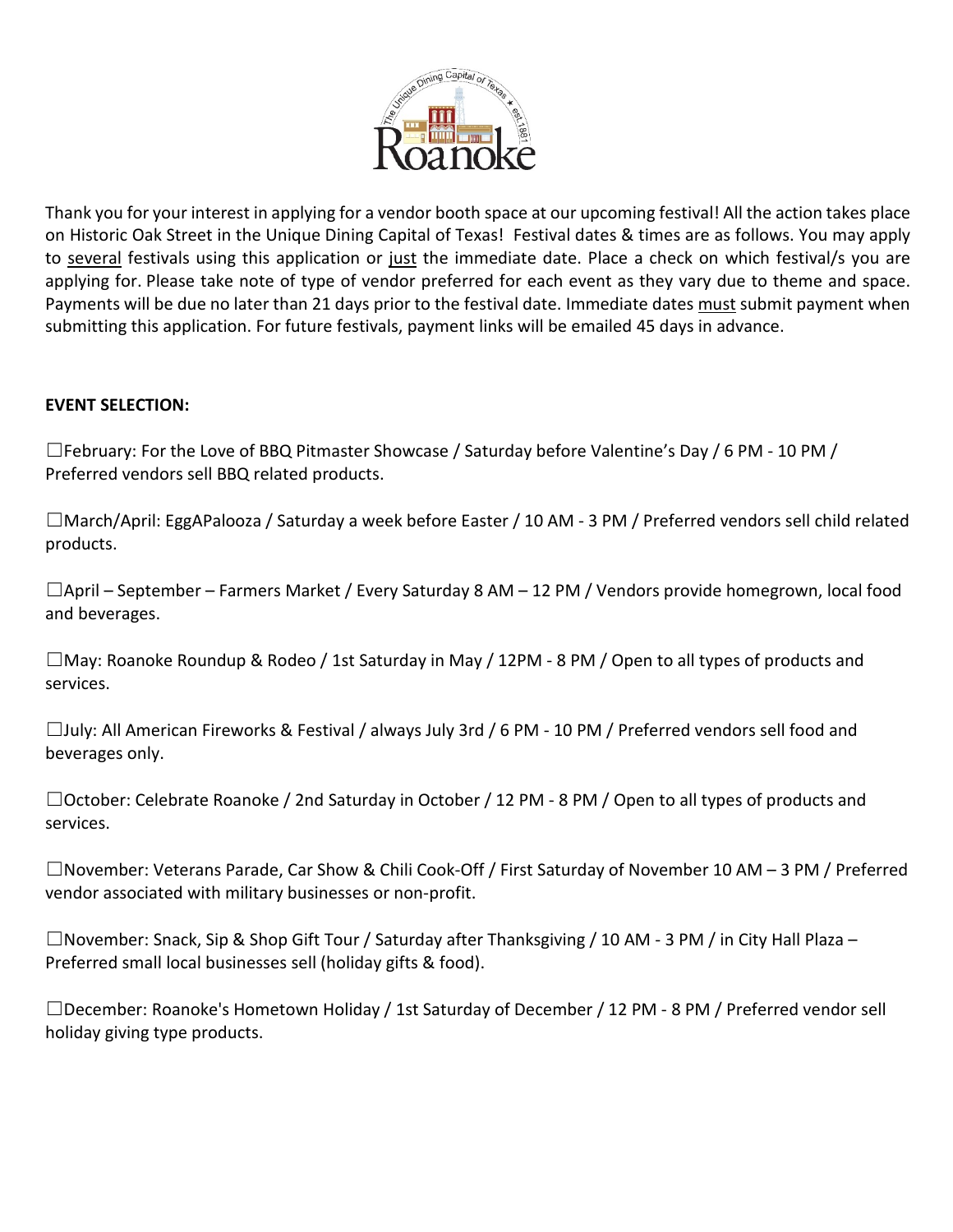#### **APPLICATION:**

| Company                |                               |
|------------------------|-------------------------------|
| Name:                  |                               |
| Contact                |                               |
| Name:                  |                               |
| Mailing                |                               |
| Address:               |                               |
| City, State            |                               |
| Zip:                   |                               |
| <b>Business Phone:</b> | Phone Number During Festival: |
|                        |                               |
| Email:                 |                               |
|                        |                               |
| Website:               |                               |
| Address:               |                               |

How did you hear about this event?

Description of products / food & beverage / service to be displayed/sold with price range. **Please enclose photos of items to be sold & booth set up**. Please disclose if you will be incorporating any extra activities to your booth. Example – Raffles, demonstrations, games, performances etc.

The deadline for submitting/postmarking applications is 20 calendar days prior to the event date. All applicants will be notified by email of acceptance or non-acceptance within 10 days of our receiving the completed application and required paperwork. The following items must be completed and received for the application to be complete:

☐Completed Application & Signed Vendor Guidelines page

 $\Box$ Total booth fee (on-line credit card, check or money order; no cash)

☐Current photos of your products and your overall display

☐Notarized Hold Harmless Agreement

 $\Box$ Health Inspection Temporary Permit (only for food & beverage vendors)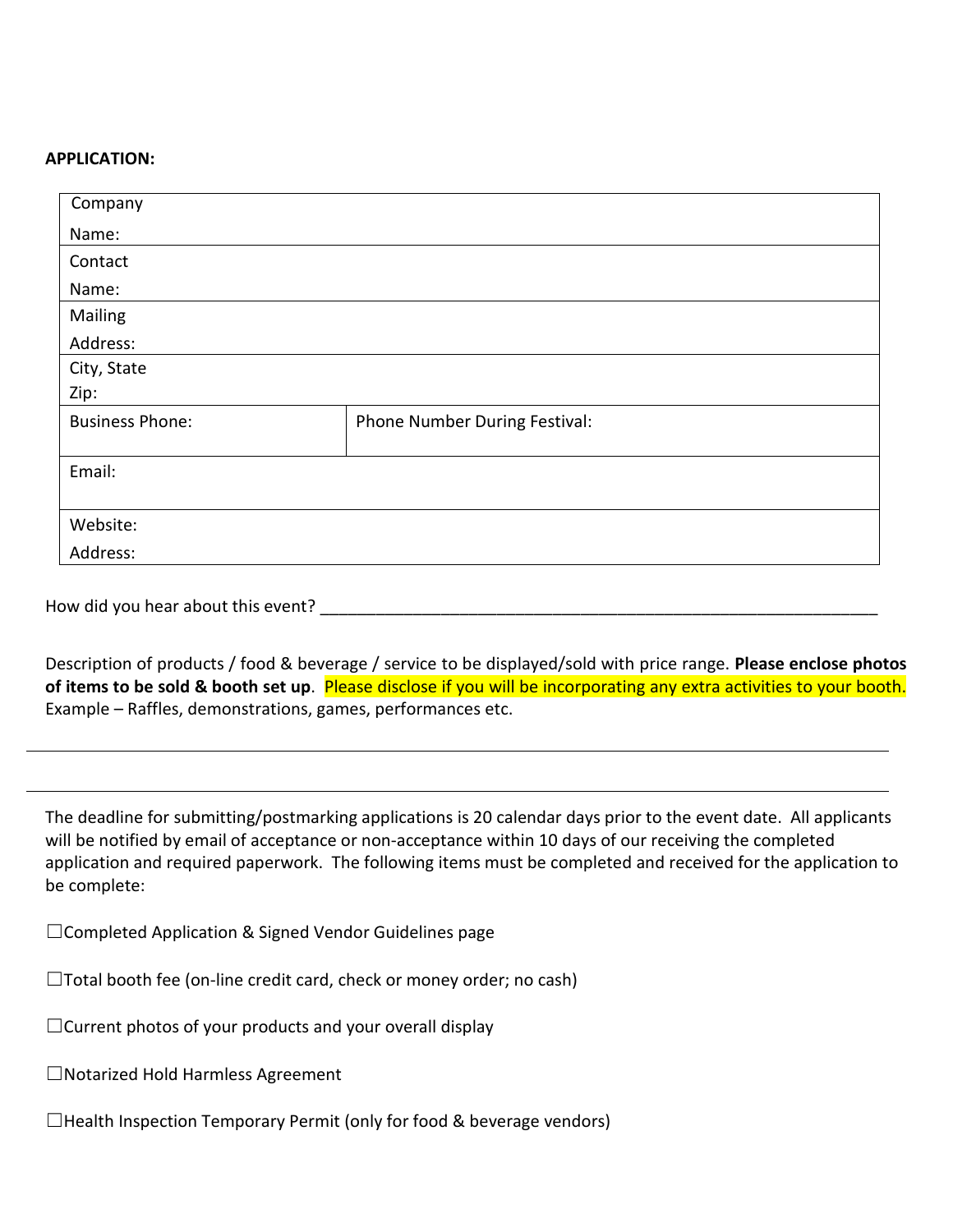We request food trucks or other vendors that require more than standard power (110 V 20 AMPS) be powered by their own generator. The City of Roanoke will schedule and manage F&B inspections with the Health Inspector. Our health inspector typically calls each vendor prior to event day to answer question and ensure compliance at the event. All F&B Vendors are required to fill out a Health Inspection Form. Fill out the permit form on Page 6. F&B vendors who do not submit inspection forms or do not comply to Health Inspector guidelines, will no longer be able to participate in the event.

### **BOOTH OPTIONS:**

 $\square$ \$200 - 10 x 10 booth space. Vendor brings tent, table & chairs.

□\$300 - 10 x 20 booth space. Vendor brings tent, table & chairs. (Not available for Veterans Day Parade & Snack, Sip & Shop)

 $\square$ \$300 - 10 x 10 booth space. Roanoke supplies tent, table & chairs.

□\$400 - 10 x 20 booth space. Roanoke supplies tent, table & chairs. (Not available for Veterans Day Parade & Snack, Sip & Shop)

☐\$400 - 10 x 30 booth space. **All food trucks must provide generators.**

 $\square$ \$50 - premium location

 $\square$ \$50 - power (standard 110 v /20 amp) ONLY. (Not available for Snack Sip & Shop)

 $\square$ \$100 - temporary health permit only if you are preparing food on site.

### *\*Note – Prepackaged foods prepared in a commercial kitchen or food prepared in a home kitchen under the Cottage Food Law, require proof of Food Handlers Certificate or Cottage Food Law Certificate.*

**TOTAL COST:** \_\_\_\_\_\_\_\_\_\_\_

#### **PAYMENT OPTIONS:**

 $\Box$  On Line Credit Card payments may click below. <https://cityofroanoke.securepayments.cardpointe.com/>

 $\Box$  Mail In Applicants paying by check or money order (no cash) may mail or drop off the application to: City of Roanoke Special Events, Marketing & Tourism 500 S. Oak Street Roanoke, TX 76262

Vendor Questions can be directed to Diane Rice at diane.rice@roanoketexas.com or Mary Jo Tellin at mtellin@roanoketexas.com. We look forward to your participation!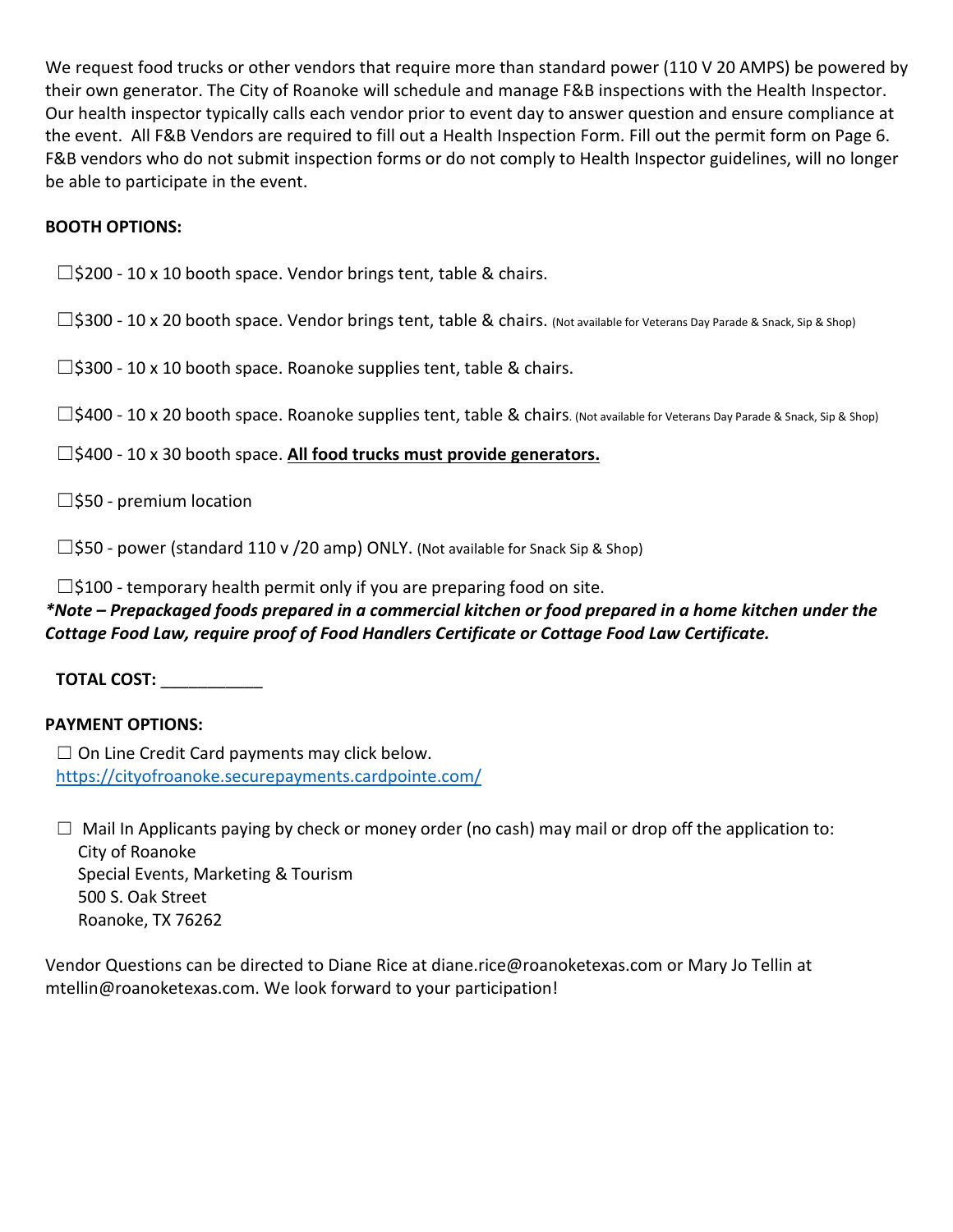## Vendor Guidelines

1. Due to the number of available booths, the Festival Committee will select vendors from applications received by the festival deadline which is 20 days prior to event date.

2. Submission of application does not guarantee acceptance. The Festival Committee allocates a specific number of booth spaces for retail, food, service & non-profit vendors. Festival officials reserve the right to select or reject vendors.

3. Vendors must describe accurately & in-detail as to booth size and requirements to avoid unnecessary movements of booth locations. Booth movements are at the sole discretion of event planners.

4. Food trucks/trailers with hoods must be inspected by Fire Marshall two weeks in advance. Call 817-491-2301 for appointment.

5. Premium locations are located in the busiest sections of the event grounds and at a max of 4 booth spaces off corners. These selections are at the sole discretion of event planners and refunds are not available.

6. All applicants will be notified by email within 10 days of receipt of the application packet. Vendors not selected will be refunded any paid fees immediately thereafter.

7. If selected as a festival vendor, an email will be sent within 5 days of the festival date with booth assignment and setup instructions.

8. Festival vendors may begin set-up 3 hours before the festival opens.

9. Food trucks, trailers and over-sized booths that set-up the evening before once roads have been closed to vehicular traffic must notify event planners. Approximate time frame is estimated to be 6:00 PM.

10. For the safety and security of all, no vehicular traffic is permitted on Oak Street.

11. Vendors will unload at assigned entry points which will be located closest to their booth assignment. Movement of street barricades is unlawful.

12. The City will make a good faith effort to assign staff/volunteers to assist in the load in/load out process to facilitate a swift and efficient unloading process.

13. Festival management must authorize any moving or switching of booth spaces.

14. Vendors and/or their representative must be present at their assigned booth during festival hours. Vendors are asked to stay through the full duration of the festival.

15. Food trucks must stay in position until cleared by the Roanoke Police Department to depart.

16. Vendors must supply their own extension cords, lighting and cord coverings.

17. Vendors shall provide any additional booth decorations and all sale and display items must be contained within booth area.

18. Vendors are responsible for submitting all applicable taxes directly to the proper agency.

19. The City of Roanoke does not assume responsibility for damage or theft of vendor or vendor associates property.

20. Roanoke festivals are rain or shine, unless due to natural causes or pandemic. Booth payments are nonfundable. In this case, effort will be made to move vendor into next scheduled & appropriate event.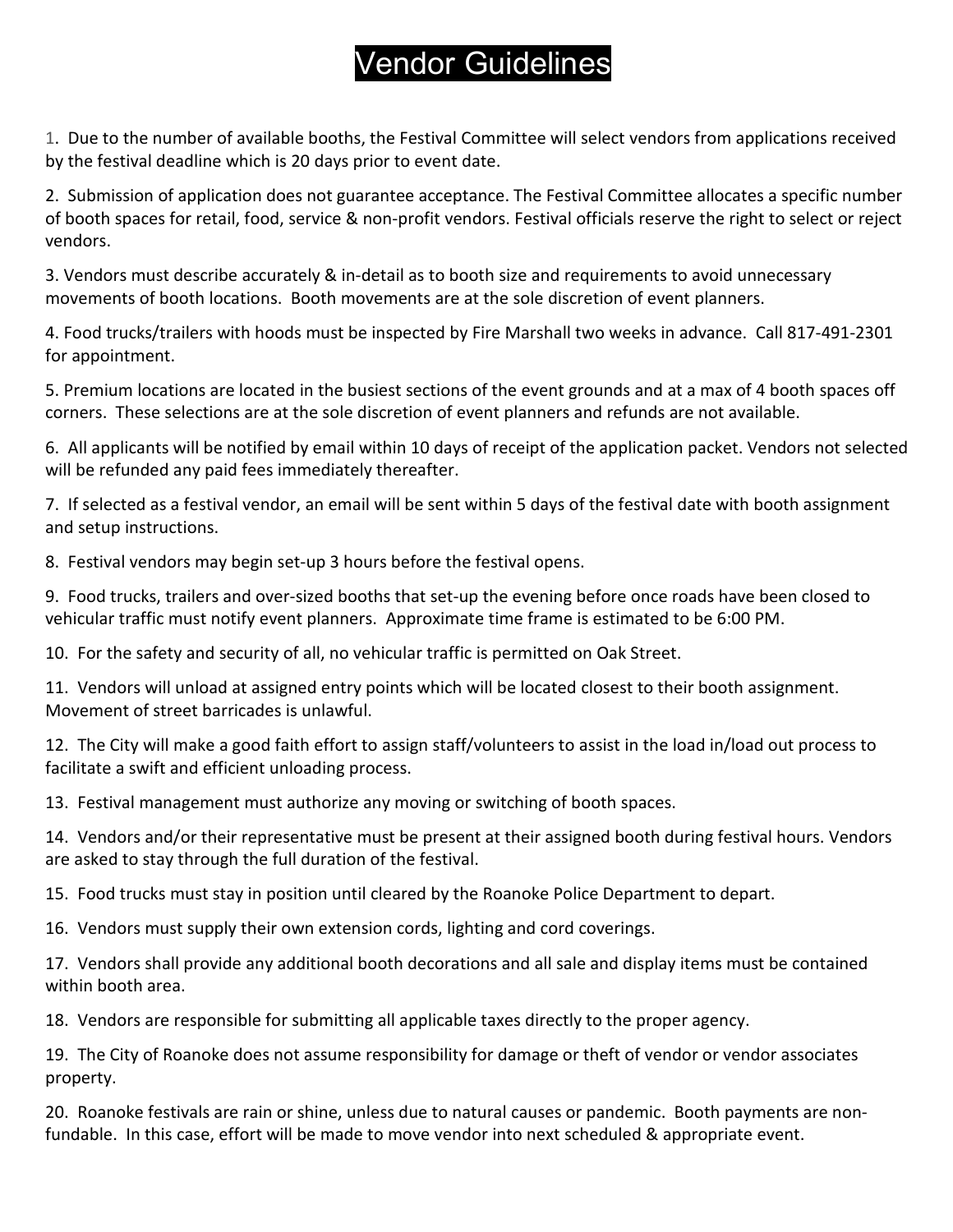21. All exhibitors are expected to conduct themselves in a professional manner, according to the rules of this agreement. No illegal substances or weapons are allowed on person or in the booth. Any unruly conduct, refusal to follow rules or use of foul language will be considered grounds for removal from the festival.

I agree with the provisions provided to me in this application. My signature acknowledges that I and my associates agree to follow all rules and regulations set forth by festival staff and understand that failure to do so can result in my immediate removal without refund.

Vendor Signature of Acknowledgement & Acceptance:

Signature: Date: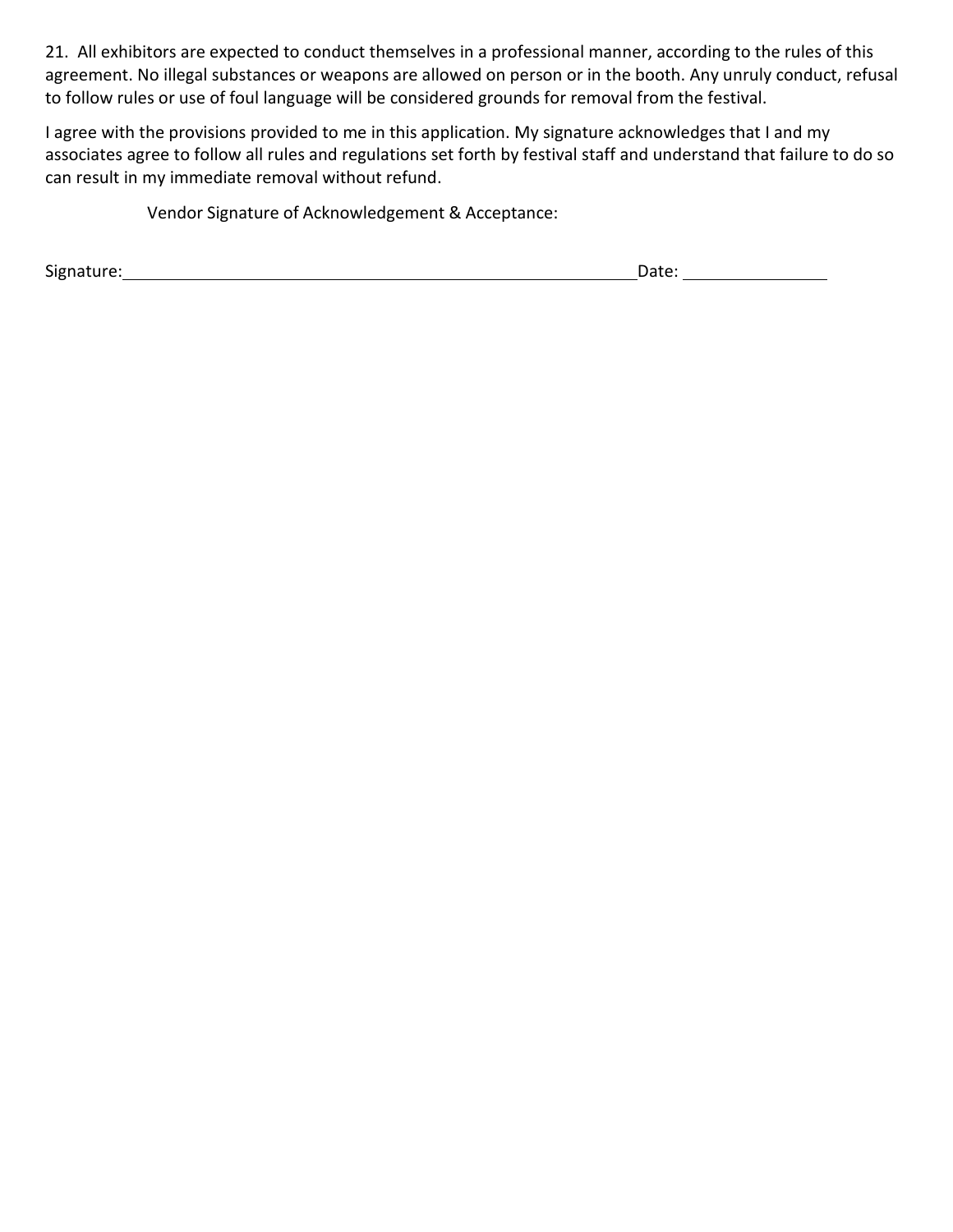## Hold Harmless and Indemnity Agreement 2021

I, the undersigned, binding my heirs, executors, administrators, estate and assigns, do hereby agree to completely and wholly release, indemnify and hold harmless the City of Roanoke, its officers, agents, independent contractors and employees for any and all claims, damages, harm, personal injury, including death, property damage, lawsuits and judgments, including court costs, expenses and reasonable attorney's fees, and all other expenses resulting from the activities, programs and events occurring on the above-stated date of the stated event in Roanoke, Texas.

It is the understanding of all parties that this release, indemnity and hold harmless agreement shall apply whether or not the claims, damages, harm, personal injury, including death, property damages, lawsuits judgments, court costs, attorney's fees, or any other expense arise from the negligence of whatever nature, omissions, willful or intentional acts of the vendors of vendor's officers, agents employees, independent contractors, other representatives, invites, licenses, or guests.

If this vendor is other than an individual, vendor certifies, warrants and represents that the individual whose signature appears below is duly authorized to execute the agreement on behalf of the firm, corporation, partnership or other entity who is the vendor.

It is understood that this agreement will be applicable for one calendar year after initial signature. This agreement includes participation in any and/or all of the Roanoke events where vendors are accepted, as well as any and all City sponsored and/or partnered events that may be planned and participated in during the year. Valid from date of signature ( 12 months).

| IN WITNESS WHEREOF, this agreement has been executed this _______day of _________20__.                                      |                           |
|-----------------------------------------------------------------------------------------------------------------------------|---------------------------|
| <b>Vendor Business Name:</b>                                                                                                |                           |
| Signature:                                                                                                                  |                           |
| <b>Printed Name:</b>                                                                                                        |                           |
| Title:                                                                                                                      |                           |
| STATE OF______________________________                                                                                      |                           |
|                                                                                                                             |                           |
|                                                                                                                             |                           |
| to be the person whose name is subscribed to the foregoing instrument and acknowledged to me that he executed the same      |                           |
| for the purposes and consideration therein expressed.                                                                       |                           |
| Given under my hand and seal of office this ____________day of ______________________, A.D. ____________.<br>Day Month Year | [Notary Seal Stamp Below] |
| Notary Public In and For the State of                                                                                       |                           |
| My Commission Expires:                                                                                                      |                           |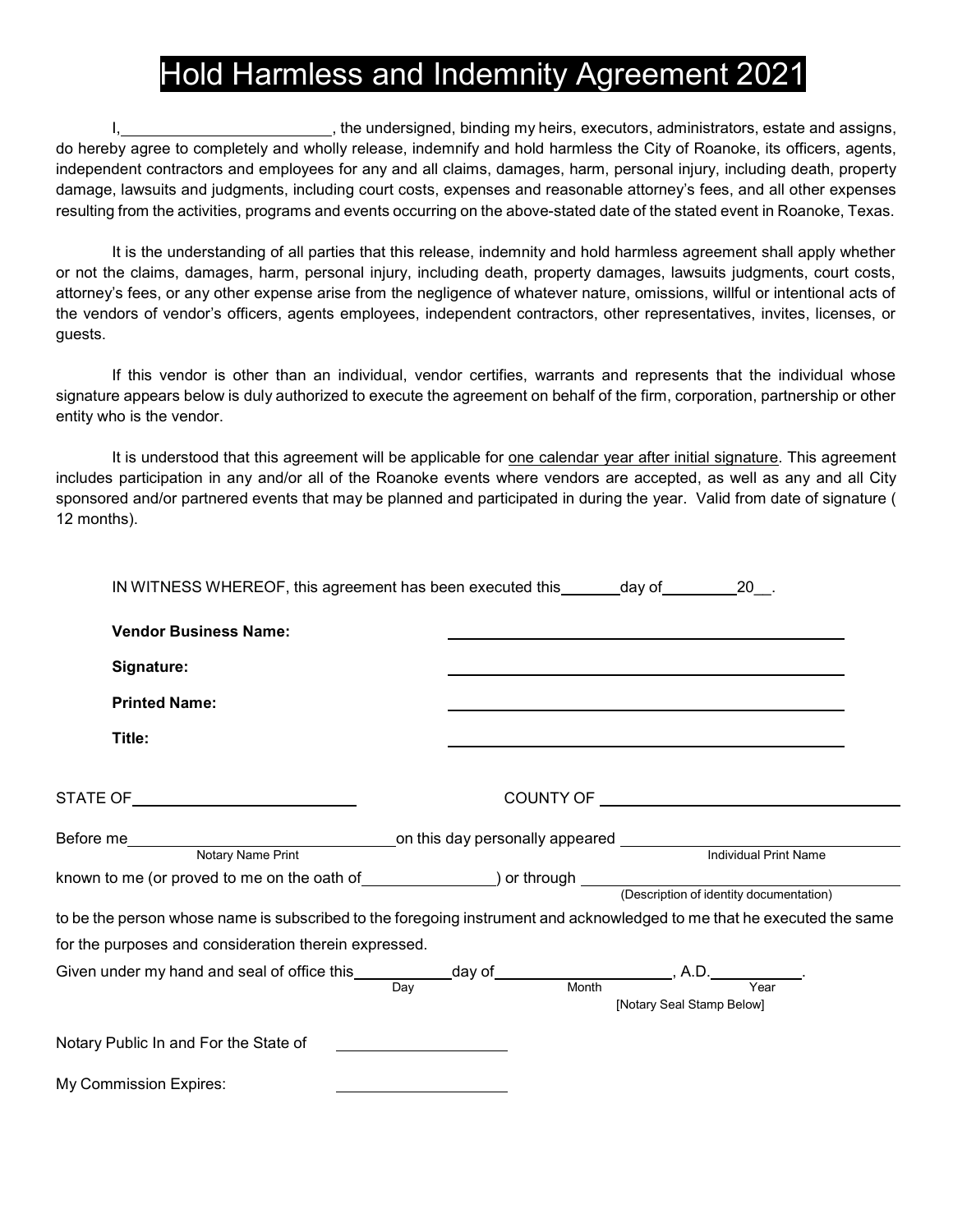# Health Inspection – Food & Beverage Vendors ONLY

| Dining Capital                                                                                                                                                                                                          | <b>City of Roanoke</b><br>500 S. Oak Street, Roanoke, TX 76262 . 817-491-2411<br><b>Temporary Food Permit Application</b>                                                                                                                             |                                                                                                                                                                                                                                                                                                                                                                                               |
|-------------------------------------------------------------------------------------------------------------------------------------------------------------------------------------------------------------------------|-------------------------------------------------------------------------------------------------------------------------------------------------------------------------------------------------------------------------------------------------------|-----------------------------------------------------------------------------------------------------------------------------------------------------------------------------------------------------------------------------------------------------------------------------------------------------------------------------------------------------------------------------------------------|
|                                                                                                                                                                                                                         | A separate application and permit is required for each stand, booth, cart etc.                                                                                                                                                                        |                                                                                                                                                                                                                                                                                                                                                                                               |
| Name/Type of Event:                                                                                                                                                                                                     | <u> San Anggara sa Kabupatèn San Anggara San Anggara sa Kabupatèn San Anggara San Anggara San Anggara San Anggara San Anggara San Anggara San Anggara San Anggara San Anggara San Anggara San Anggara San Anggara San Anggara Sa</u>                  |                                                                                                                                                                                                                                                                                                                                                                                               |
|                                                                                                                                                                                                                         |                                                                                                                                                                                                                                                       |                                                                                                                                                                                                                                                                                                                                                                                               |
|                                                                                                                                                                                                                         |                                                                                                                                                                                                                                                       | Responsible Person: The Phone Number: Email: Email:                                                                                                                                                                                                                                                                                                                                           |
|                                                                                                                                                                                                                         | Beginning Date: Ending Date: Time of Operation:                                                                                                                                                                                                       |                                                                                                                                                                                                                                                                                                                                                                                               |
|                                                                                                                                                                                                                         |                                                                                                                                                                                                                                                       | Menu: List all items. Any Changes must be submitted and approved by the Health Department prior to Event.                                                                                                                                                                                                                                                                                     |
| Food Items to be served (*only listed foods and<br>beverages may be authorized.)<br>1. <u>1. Andrew State Communication</u>                                                                                             |                                                                                                                                                                                                                                                       | Source<br>*(food purchased from :)<br>$1,$ $\ldots$ $\ldots$ $\ldots$ $\ldots$ $\ldots$ $\ldots$ $\ldots$ $\ldots$ $\ldots$ $\ldots$ $\ldots$ $\ldots$ $\ldots$ $\ldots$ $\ldots$ $\ldots$ $\ldots$ $\ldots$ $\ldots$ $\ldots$ $\ldots$ $\ldots$ $\ldots$ $\ldots$ $\ldots$ $\ldots$ $\ldots$ $\ldots$ $\ldots$ $\ldots$ $\ldots$ $\ldots$ $\ldots$ $\ldots$ $\ldots$ $\ldots$                |
| 2.                                                                                                                                                                                                                      |                                                                                                                                                                                                                                                       | 2.                                                                                                                                                                                                                                                                                                                                                                                            |
| $\mathbf{4.}$                                                                                                                                                                                                           |                                                                                                                                                                                                                                                       | 3. <u>2008 - Jan Barnett, ameri</u> kansk politiker († 2008)<br>$\overline{a}$ , and the contract of $\overline{a}$ and $\overline{a}$ and $\overline{a}$ and $\overline{a}$ and $\overline{a}$ and $\overline{a}$ and $\overline{a}$ and $\overline{a}$ and $\overline{a}$ and $\overline{a}$ and $\overline{a}$ and $\overline{a}$ and $\overline{a}$ and $\overline{a}$ and $\overline{a}$ |
| 5.                                                                                                                                                                                                                      |                                                                                                                                                                                                                                                       | 5.                                                                                                                                                                                                                                                                                                                                                                                            |
| the control of the control of the control of the control of the control of the control of the                                                                                                                           |                                                                                                                                                                                                                                                       | 6.                                                                                                                                                                                                                                                                                                                                                                                            |
| food establishment being suspended or revoked for non-compliance with City Ordinance.<br>$Yes$ No<br>Food prepared on site:<br>Cooking equipment: Electrical Charcoal Propane<br><b>Describe hot holding equipment:</b> | if no, where?<br><u> 1989 - Andrea Andrea Andrea Andrea Andrea Andrea Andrea Andrea Andrea Andrea Andrea Andrea Andrea Andrea Andrea Andrea Andrea Andrea Andrea Andrea Andrea Andrea Andrea Andrea Andrea Andrea Andrea Andrea Andrea Andrea And</u> | Any food items served without approval may result in the temporary<br>Other: <b>Communication of the Communication of the Communication</b>                                                                                                                                                                                                                                                   |
| <b>Describe cold holding equipment:</b>                                                                                                                                                                                 |                                                                                                                                                                                                                                                       |                                                                                                                                                                                                                                                                                                                                                                                               |
| Covered<br><b>Describe facility</b>                                                                                                                                                                                     | Open<br>Enclosed                                                                                                                                                                                                                                      | Other: <b>Communication of the Communication of the Communication</b>                                                                                                                                                                                                                                                                                                                         |
| Type of floor surface: Asphalt                                                                                                                                                                                          | Concrete Plywood                                                                                                                                                                                                                                      | Other: <b>Other: Other: Other: Other: Other: Other: Other: Other: Other: Other: Other: Other: Other: Other: Other: Other: Other: Other: Other: Other: Other: Other: Other: Other:</b>                                                                                                                                                                                                         |
|                                                                                                                                                                                                                         | Each vendor is responsible for hand wash facility                                                                                                                                                                                                     |                                                                                                                                                                                                                                                                                                                                                                                               |
| $\Box$ I have received the Temporary Event Guidelines and agree to abide by them                                                                                                                                        |                                                                                                                                                                                                                                                       |                                                                                                                                                                                                                                                                                                                                                                                               |
|                                                                                                                                                                                                                         |                                                                                                                                                                                                                                                       |                                                                                                                                                                                                                                                                                                                                                                                               |
| <b>Signature of Applicant</b>                                                                                                                                                                                           | - 2010 - San Antonio Antonio Antonio Antonio Antonio Antonio Antonio Antonio Antonio Antonio Antonio Antonio A                                                                                                                                        | Date <u>and the second contract of the second contract of the second contract of the second contract of the second</u>                                                                                                                                                                                                                                                                        |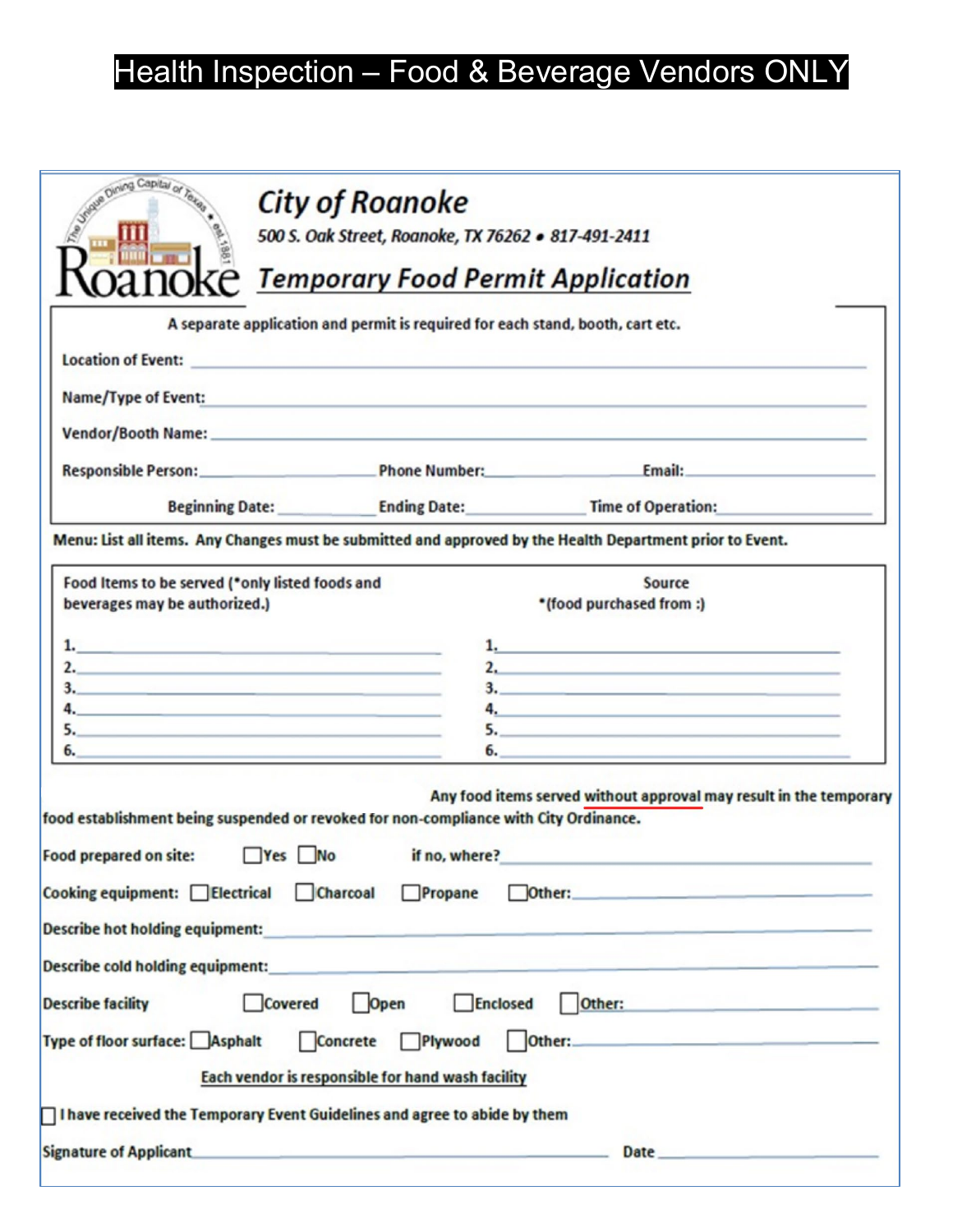### **Temporary Event Guidelines for Food Service**

- Only approved sources for foods to be allowed. **No home prepared foods will be permitted other than Cottage Food**. No pre-event home preparation of event foods; i.e. cutting, chopping, smoking, etc.
- **Shall set up hand wash station upon arrival on site prior to any other activity. If working in a trailer and under a canopy, 2 hand wash stations shall be required.**
- Hand wash station to consist of:
	- o Container with spigot for clean potable water
	- o Antibacterial liquid soap and paper towels
	- o Container to "catch" dirty water
- REQUIRED ITEMS NEEDED: Calibrated metal stem thermometer, alcohol preps to clean probe, sanitizer, and test strips for sanitizer, food service gloves, and hair restraints.
- Keep Potentially Hazardous Foods  $\omega$  41 degrees or 135 degrees at all times. Provide equipment so that you may accomplish this at all times! Ex: ice chests, refrigerators, electric warmers. (Avoid using liquid fuel due to possible wind issues)
- All foods to be cooked to required temperatures: Hamburgers and pork  $@155$  and Chicken  $@$  165 degrees. (Confirm with sanitized metal stem thermometer)
- Minimal prep on site!!! PLEASE avoid handling of raw meats if possible. If both cooked and raw are to be used, separate to avoid cross contamination. (Store raw meats separated by type as well. NEVER store hot dogs and hamburgers together and NEVER store cooked and raw together, *provide separate utensils for each*.)
- Provide gloves and or serving utensils to prevent bare hand contact. Hands should be washed prior to donning gloves and gloves to be changed as necessary to prevent cross contamination. ALWAYS WASH HANDS FIRST, THEN GLOVE!
- All food related items to be stored off the floor/ground at all times. If event is not on pavement you will need to provide ground covering to control dust.
- Ice used for consumption may not be used for storage of drink containers or food items. Provide separate ice for drink storage. No storage of ice bags on ground.
- Provide Ware washing station for serving utensils. Buckets with the following:
	- o WASH container (soap and potable water)
	- o RINSE container (Clean water only)
	- o SANITIZE container (Sanitizer and water mixture)
- Provide test strips for your choice of sanitizer to be used:

Chlorine to be 100 ppm and Quats  $\omega$  200 ppm

- Trailers should provide sinks set up as described above and sufficient clean and waste water storage tanks.
- Booth style will need to provide sufficient water or have potable water within close proximity. Waste water will need to be disposed of in the sanitary sewer.
- Booth style set up will need to be equipped with some type of overhead cover to protect food. Always avoid setting up under trees!
- Sufficient trash receptacles must be provided.